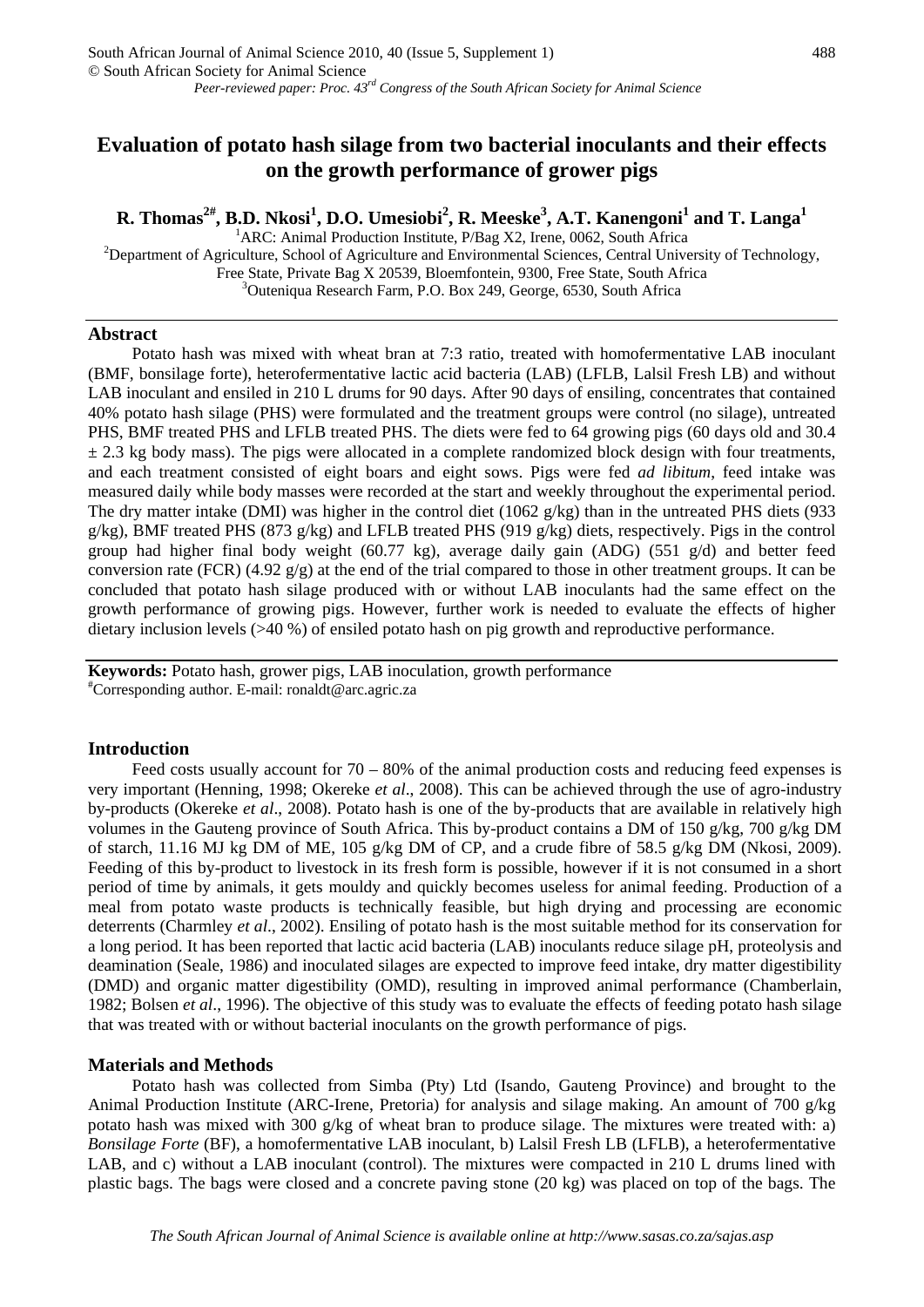drums were therefore closed with a rubber lid to prevent damages to the bags by rodents. After three months of ensiling, samples were collected and analysed for fermentation characteristics, and four concentrates (no silage or 40% potato hash silage) were formulated and fed to 64 crossbred pigs (Large White x Landrace) consisting of 32 males and 32 females (aged 64 days and  $30 \pm 2.3$  kg live weight). The pigs were housed in groups of two per pen in a grower house. The pigs were evenly distributed in-between treatments and there were 16 pigs per treatment. The pigs were weighed at the start and at weekly intervals until the end of the trial. An adaptation of 21 days was given and diets were fed *ad libitum* until a target slaughter mass of 60 kg was achieved. Data on the effects of treatments (inoculants) on the fermentation characteristics of silage, and concentrates on the growth performance of pigs were analysed in a completely randomized design by ANOVA using Genstat (2000) and significance was declared at 5% probability level.

### **Results and Discussion**

The chemical compositions of diets fed to pigs are as portrayed in Table 1. The inoculated silage had lower pH, butyric acid and ammonia-N while increasing the content of lactic acid compared to the control (data not shown). However, all the silages had pH of less than 4.6, lactic acid concentration of more than 64 g/kg DM, butyric acid of less than 0.1 g/kg DM and NH<sub>3</sub>-N of less than 0.2 g/kg DM indications of well preserved silages (McDonald, 1981).

|                  | <b>Treatments</b> |             |              |                |  |  |
|------------------|-------------------|-------------|--------------|----------------|--|--|
|                  | Control           | <b>UPHS</b> | <b>BFPHS</b> | <b>LFLBPHS</b> |  |  |
|                  |                   |             |              |                |  |  |
| DM, $g/kg$       | 864               | 757         | 658          | 785            |  |  |
| OM, $g/kg$       | 778               | 681         | 592          | 707            |  |  |
| $CP$ , $g/kg$    | 178               | 158         | 161          | 156            |  |  |
| GE, MJ/kg DM     | 18.9              | 18.5        | 18.1         | 18.0           |  |  |
| EE, g/kg         | 119.7             | 64.5        | 60.1         | 63.8           |  |  |
| ADF, $g/kg$      | 75.6              | 94.5        | 112.0        | 101.1          |  |  |
| NDF, $g/kg$      | 252               | 258         | 276          | 314            |  |  |
| Calcium, g/kg    | 10.4              | 12.0        | 11.0         | 11.9           |  |  |
| Phosphorus, g/kg | 7.2               | 8.6         | 6.4          | 6.9            |  |  |

**Table 1** Chemical composition of diets fed to pigs (DM basis, unless otherwise stated)

DM - dry matter; OM - organic matter; CP - crude protein; GE - gross energy; EE - ether extract; ADF acid detergent fibre; NDF - neutral detergent fibre.

Treatments: cont - control (commercial diet); UPHS - untreated potato hash silage; BFPHS - bonsilage forte treated potato hash silage; LFLBPHS - lalsil fresh *lactoctobacillus buchneri* treated potato hash silage.

Higher dry matter intake (DMI) was obtained in pigs that were fed on the control diet (1062  $g/kg$ ) compared to those fed in diets that contained potato hash silage (Table 2). The reduced DM intake on the potato hash silage (untreated, BF and LFLB) diets could be attributed to the low DM and high fibre contents (Table 1) of these feeds compared to the control, which is consistent with Just (1984) who reported a high DMI in pigs fed high DM and low fibre content diet compared to those fed on low DM and high fibre diets. In contrast, Shimizawa *et al*. (2007) did not obtain a difference in feed intake between pigs that were fed either on a concentrate or total mixed potato silage. Higher growth rates and a better FCR were obtained in pigs fed the commercial diet than with those on silage. Peters *et al.* (2005) obtained a growth rate of 454 g/d in pigs fed diets containing 30% sweet potato root silage, which is comparable to the results obtained in this study from pigs fed on diets containing the potato hash silage.